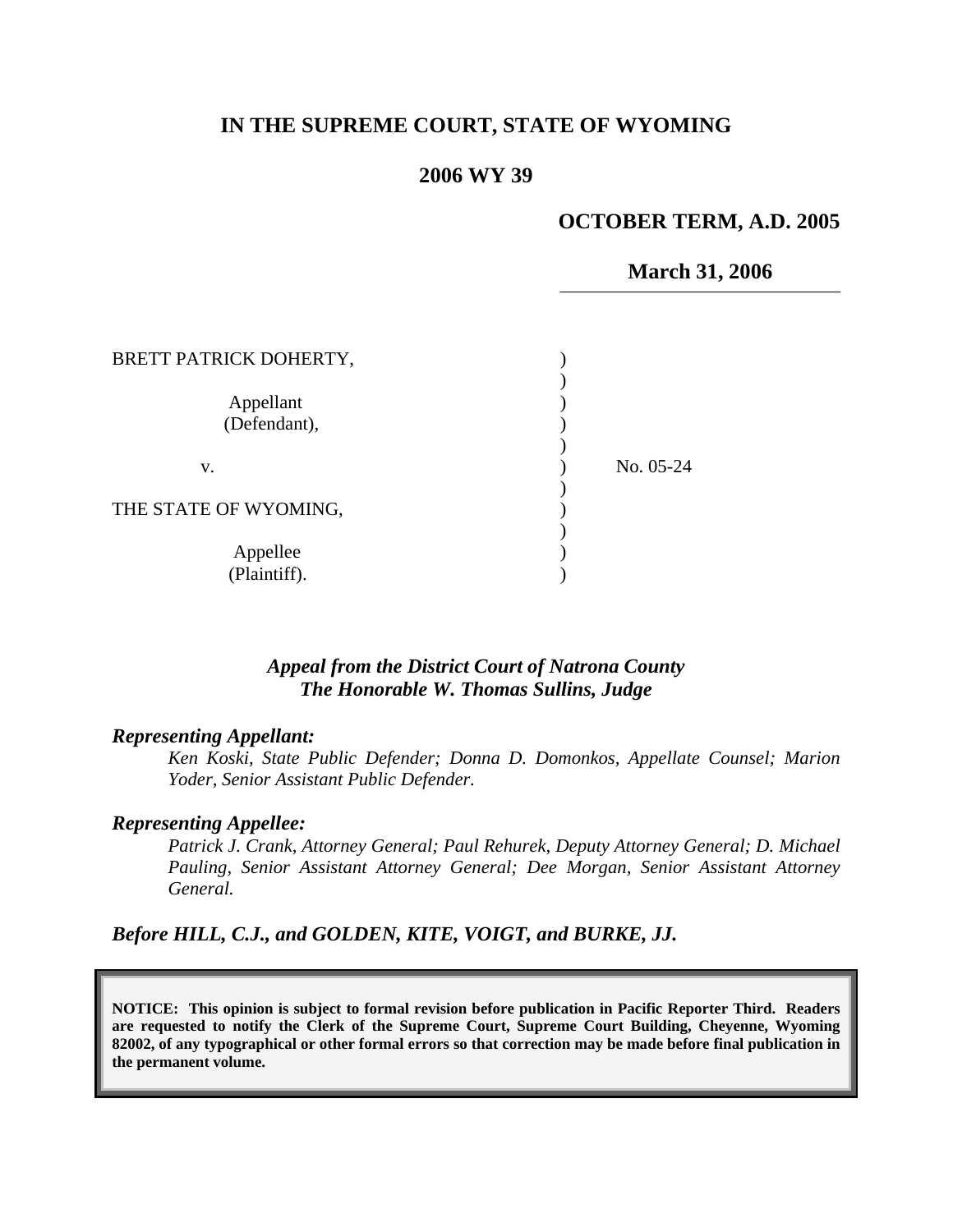## **BURKE, Justice.**

[¶1] A jury found Brett P. Doherty guilty of one count of felony possession of a controlled substance, methamphetamine. He appeals from his judgment and sentence alleging insufficient evidence to support the conviction and prosecutorial misconduct. Mr. Doherty also claims the district court improperly denied his request for a new trial and contends that he was denied a fair sentencing hearing. We affirm.

### *ISSUES*

- [¶2] Mr. Doherty presents four issues for review:
	- I. Was the evidence sufficient to prove [Mr. Doherty's] "actual" or "constructive" possession of methamphetamine and was the jury properly instructed on the crime?
	- II. Did the prosecutor commit misconduct by "testifying" to facts not in evidence and characterizing [Mr. Doherty] as a liar?
	- III. Did the trial judge abuse its discretion by denying a motion for new trial due to the prejudice caused by the prosecutor's violation of W.R.E. 404(b)?
	- IV. Did the argumentative contents of the presentence investigation report and the character-impugning remarks of the prosecutor deny [Mr. Doherty] a fair sentencing hearing?

The State rephrases the issues as:

- I. Was the jury properly instructed as to the elements of the crime of felony possession of methamphetamine, and was the evidence sufficient to show [Mr. Doherty] intentionally and actually possessed methamphetamine?
- II. Did the prosecutor commit misconduct during closing argument?
- III. Did the district court abuse its discretion when it denied [Mr. Doherty's] motion for a new trial?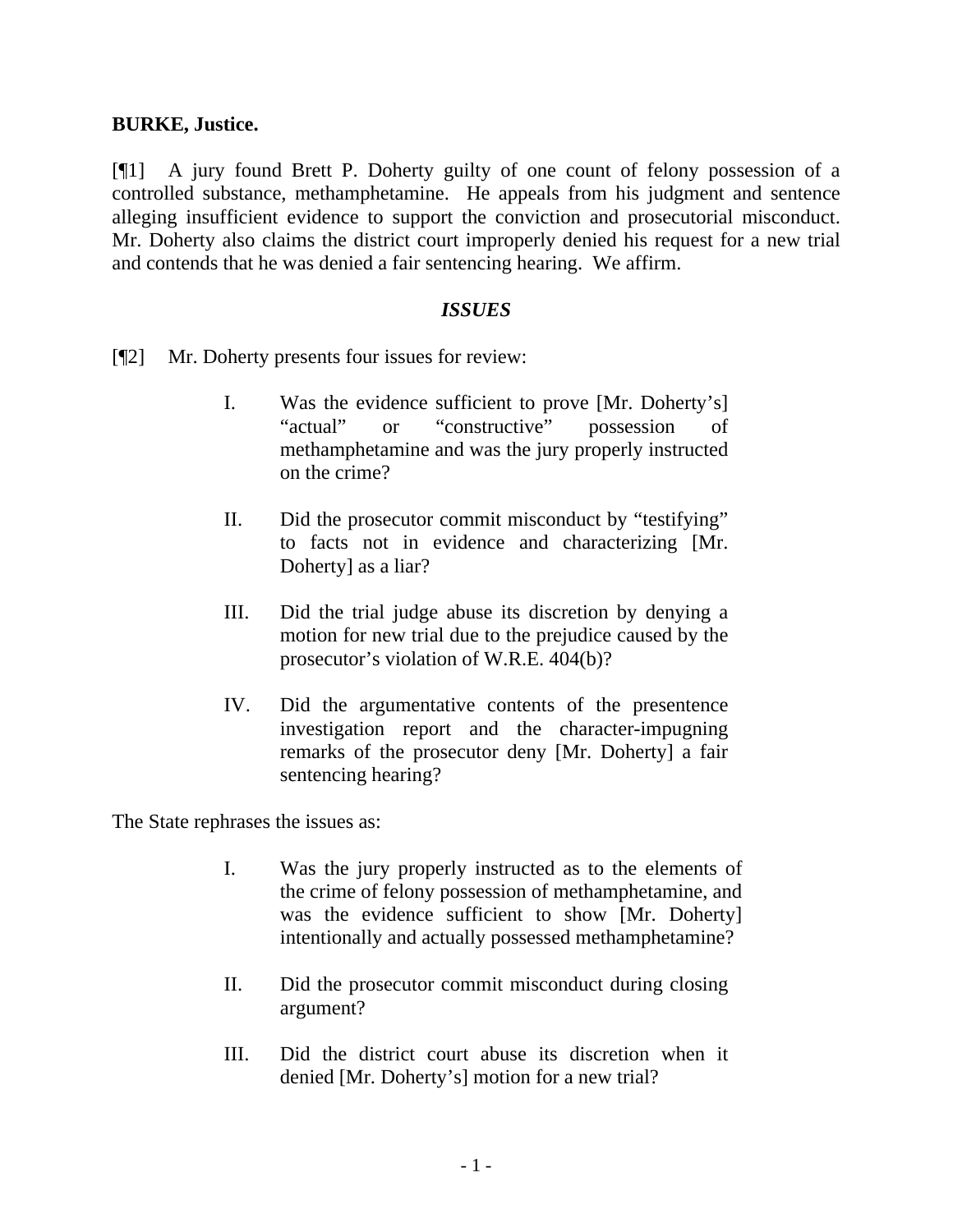IV. Did [Mr. Doherty] receive a fair sentencing hearing?

# *FACTS*

[¶3] On May 1, 2004, Mr. Doherty and his friends, Mr. Esterline and Mr. Wolfe, were at the Subway store in Mills, Wyoming, when they were approached by a sheriff's deputy. The deputy was conducting a follow-up investigation related to another case. The deputy asked Mr. Esterline to step outside so that they could speak in private. They went to the parking lot behind Subway. After a few minutes, the deputy reentered Subway to get Mr. Wolfe. Mr. Esterline remained outside. Mr. Wolfe accompanied the deputy to the parking lot where they spoke for a few minutes. The deputy then asked Mr. Wolfe to go back inside to get Mr. Doherty.

[¶4] After Mr. Doherty entered the parking lot, the deputy asked him if he had any outstanding warrants. Mr. Doherty replied, "I shouldn't." The deputy, by radio, checked with the communication center regarding the existence of arrest warrants for Mr. Doherty. During this time, Mr. Doherty asked permission to dispose of his ice cream cone. Mr. Doherty walked toward the trash receptacle, but stopped after he realized the deputy was following him.

[¶5] The deputy was notified that Mr. Doherty had an active arrest warrant. After that notification, Mr. Doherty became visibly nervous. The deputy directed him to discard the ice cream cone while he watched. He placed Mr. Doherty in handcuffs and conducted a quick pat down search for weapons. During the search, the deputy discovered money and a lighter in Mr. Doherty's front pocket and handed them to Mr. Wolfe. As the deputy did so, Mr. Doherty began to move his leg "like he was trying to shake something out" of his pants. The deputy asked Mr. Doherty to stop. The deputy then advised Mr. Esterline and Mr. Wolfe that they were free to leave. As he was talking to them, the deputy observed Mr. Doherty again moving his leg in an unusual way. He saw a small plastic, zip-locktype bag on the ground approximately eight inches from Mr. Doherty's left leg. When the deputy picked up the baggie, he noted that it felt warm to the touch. The substance in the baggie was subsequently identified as methamphetamine and weighed 4.97 grams.

[¶6] Mr. Doherty was charged with one count of felony possession of methamphetamine, in violation of Wyo. Stat. Ann. § 35-7-1031(c)(ii) (LexisNexis 2003). He pled not guilty. Prior to trial, Mr. Doherty filed a Demand for Notice of Intent to Introduce Evidence Under 404(b). The State did not respond to the demand or provide any notice of its intent to introduce evidence pursuant to W.R.E. 404(b).

[¶7] A jury trial was held and Mr. Doherty testified. The jury returned a guilty verdict. Mr. Doherty subsequently filed a motion for new trial which was denied by the district court. Mr. Doherty was sentenced to a term of 36 to 72 months at the Wyoming State Penitentiary. The sentence was suspended upon the condition that he complete 36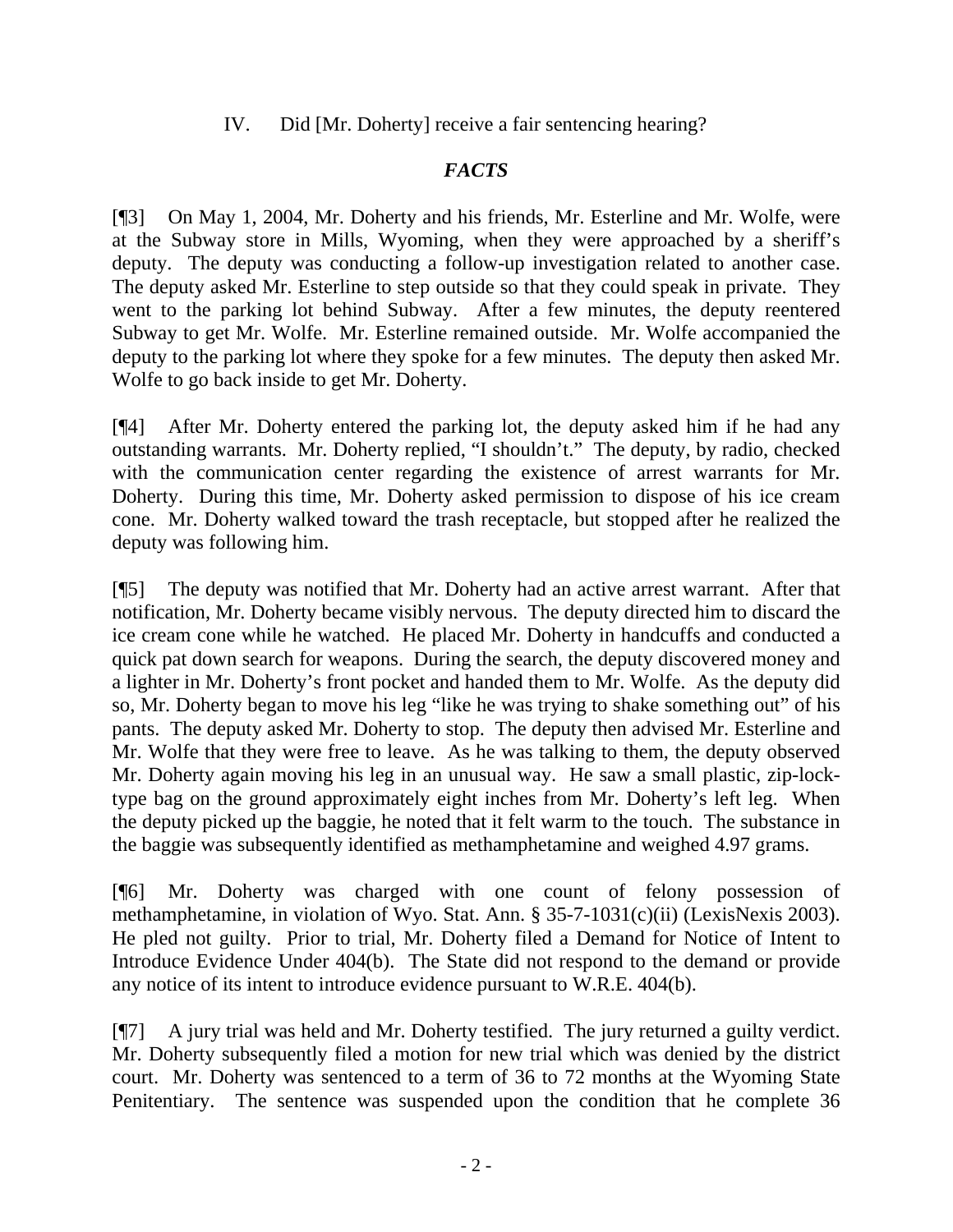months of supervised probation. One of the conditions of probation required Mr. Doherty to complete the Adult Community Corrections felony program. This appeal followed.

## *DISCUSSION*

## *Sufficiency of the Evidence*

[¶8] Mr. Doherty contends that insufficient evidence was presented to the jury to convict him of knowingly and intentionally possessing a controlled substance. We review claims concerning the sufficiency of the evidence according to the following standard:

> We must determine whether a rational trier of fact could find the essential elements of the crime were proven beyond a reasonable doubt. We do not consider conflicting evidence presented by the unsuccessful party, and afford every favorable inference which may be reasonably and fairly drawn from the successful party's evidence. We have consistently held that it is the jury's responsibility to resolve conflicts in the evidence. "We will not substitute our judgment for that of the jury, . . . our only duty is to determine whether a quorum of reasonable and rational individuals would, or even could, have come to the same result as the jury actually did."

*Simmons v. State*[, 2003 WY 84, ¶ 28, 72 P.3d 803, 813 \(Wyo. 2003\)](http://www.lexis.com/research/xlink?app=00075&view=full&searchtype=get&search=2003+WY+84%2C+P28) (internal citations omitted).

[¶9] Three jury instructions and the verdict form are relevant to Mr. Doherty's claim of error. The elements of the crime of possession of a controlled substance were set forth by the district court in Jury Instruction No. 7 which states:

> The elements of the crime of Knowingly or Intentionally Possessing a Controlled Substance, to-wit: Methamphetamine, as charged in this case, are:

- 1. On or about the  $1<sup>st</sup>$  day of May, 2004;
- 2. In Natrona County, Wyoming;
- 3. The Defendant, Brett Patrick Doherty;
- 4. Did knowingly or intentionally;
- 5. Possess a controlled substance, to-wit: Methamphetamine;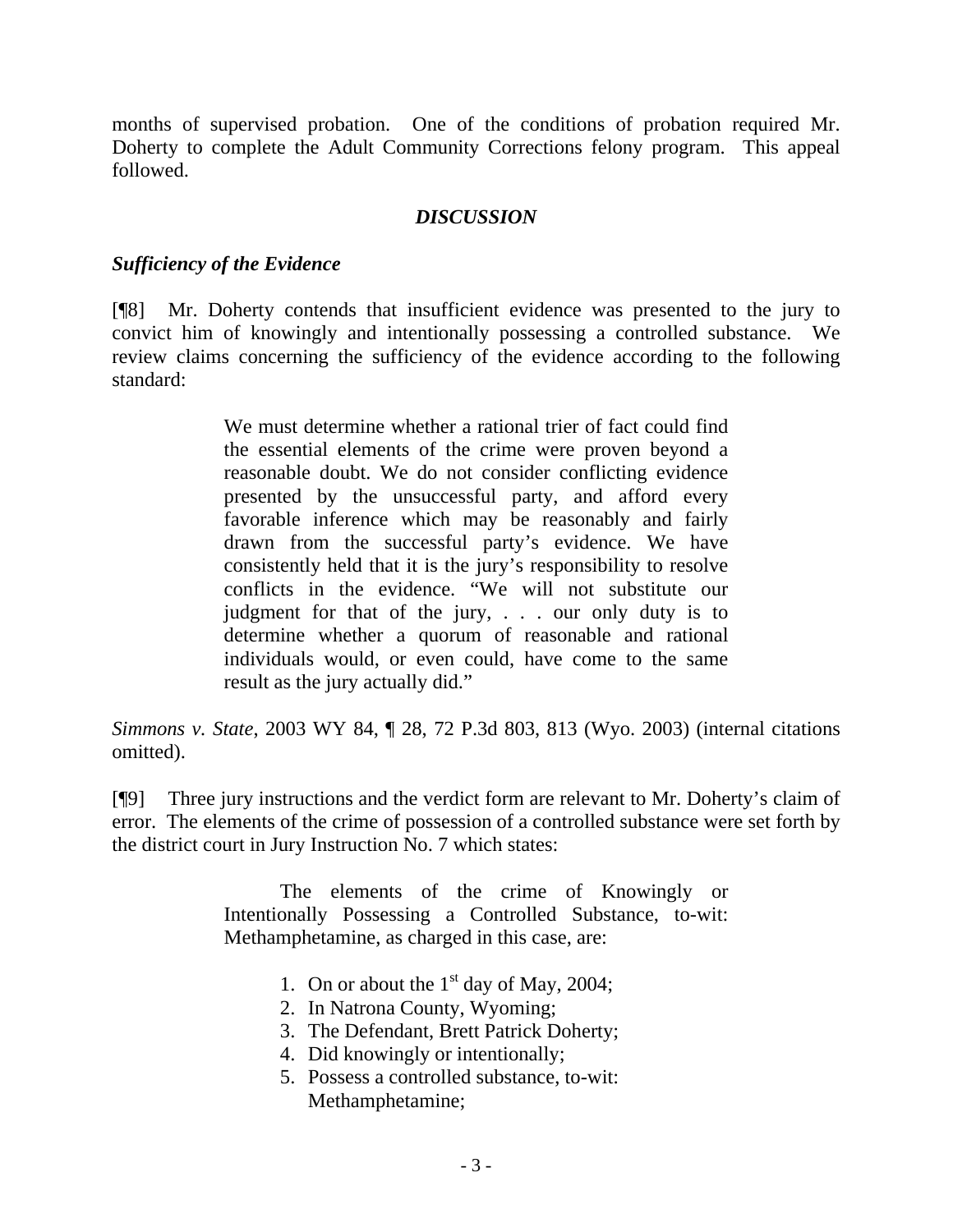6. In an amount greater than 3 grams [of] a controlled substance in powder or crystalline form.

If you find from your consideration of all the evidence that each of these elements has been proved beyond a reasonable doubt, then you should find the defendant guilty.

If, on the other hand, you find from your consideration of all the evidence that any of these elements has not been proved beyond a reasonable doubt, then you should find the defendant not guilty.

[¶10] The district court defined "knowingly or intentionally" in Jury Instruction No. 8 as follows:

> YOU ARE INSTRUCTED that an act is "knowingly" or "intentionally" done if it is done voluntarily and purposely; not accidentally, because of a mistake or for some other innocent reason. Whether acts were knowingly or intentionally done must be determined or inferred from all of the evidence in the case. In making that finding you may consider the acts themselves, the manner in which they were done, the means used, and all the circumstances surrounding the acts.

[¶11] Jury Instruction No. 9 defined the element of possession. It stated:

You are instructed that "possession," as that term is used in this case, may be of two kinds: Actual possession and constructive possession. A person who knowingly has [direct] physical control over a thing at a given time is in actual possession of it.

A person who, although not in actual possession, knowingly has both the power and the intention, at a given time, to exercise dominion or control over a thing, is in constructive possession of it.

You may find that the element of possession, as the term is used in these instructions, is present if you find beyond a reasonable doubt that the defendant had actual or constructive possession.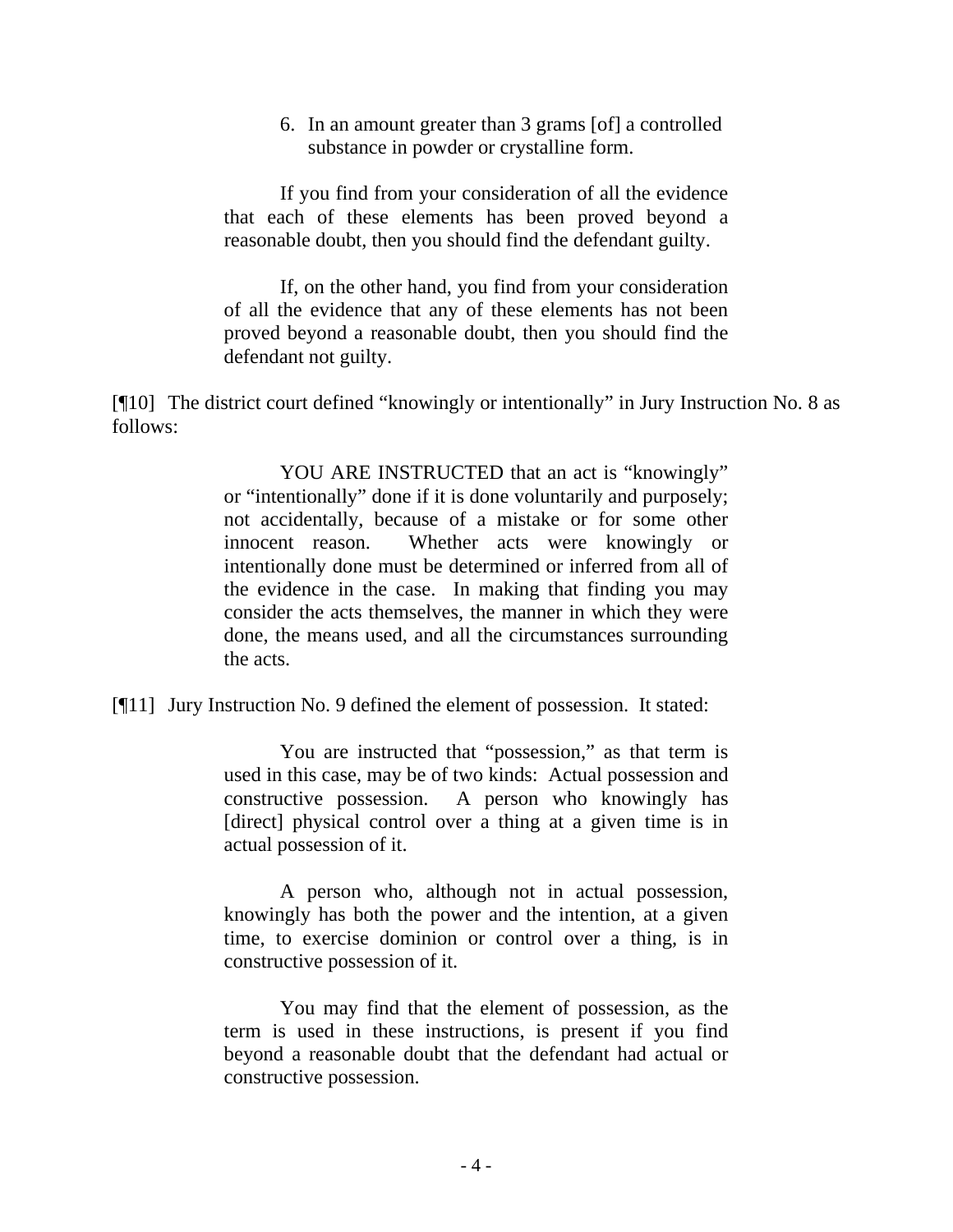[¶12] The verdict form was general in nature and simply stated:

 We the jury, duly empanelled and sworn to try the above entitled cause, do find that as to the crime of Knowingly or Intentionally Possessing a Controlled Substance, to-wit: Methamphetamine, in a Powder or Crystalline Form Exceeding 3 Grams, as charged in the Second Amended Information in this case, the Defendant, Brett Patrick Doherty, is:

Not Guilty

Guilty

[¶13] Mr. Doherty did not object at trial to the instructions or the verdict form. He does not claim in this appeal that the instructions or the verdict form are erroneous. His insufficiency of the evidence argument is twofold. First, he contends that there is a difference in the proof required to establish that he "intentionally" possessed methamphetamine and "knowingly" possessed methamphetamine. He suggests that such difference creates alternative theories for conviction, that it is impossible to tell from the general verdict form which alternative the jurors selected, and that there was insufficient evidence to support a conviction on both alternatives.

[¶14] He makes a similar argument with regard to Jury Instruction No. 9. He contends that Instruction No. 9 contains alternative theories for satisfying the possession element, actual or constructive, and that it is impossible to determine which alternative was selected by the jurors. He contends that there was insufficient evidence to support a conviction on both alternatives.

[¶15] Mr. Doherty relies upon our holding in *Bush v. State,* 908 P.2d 963 (Wyo. 1995) and its progeny as support for his position. His reliance is misplaced. Our recent decision in *Miller v. State*, 2006 WY 17, 127 P.3d 793 (Wyo. 2006) governs our disposition of Mr. Doherty's claim of error. In *Miller,* we stated:

> Citing to the language of Instruction No. 19, Miller asserts that his convictions cannot stand under the principles espoused in *Bush v. State*, 908 P.2d 963 (Wyo. 1995), and its progeny. Miller claims that, because Instruction No. 19 contained three alternative theories for satisfying the delivery element, and because the general verdict form did not specify which alternative the jury based its verdict, sufficient evidence on all three alternatives must exist to sustain his conviction on each count. According to Miller, the evidence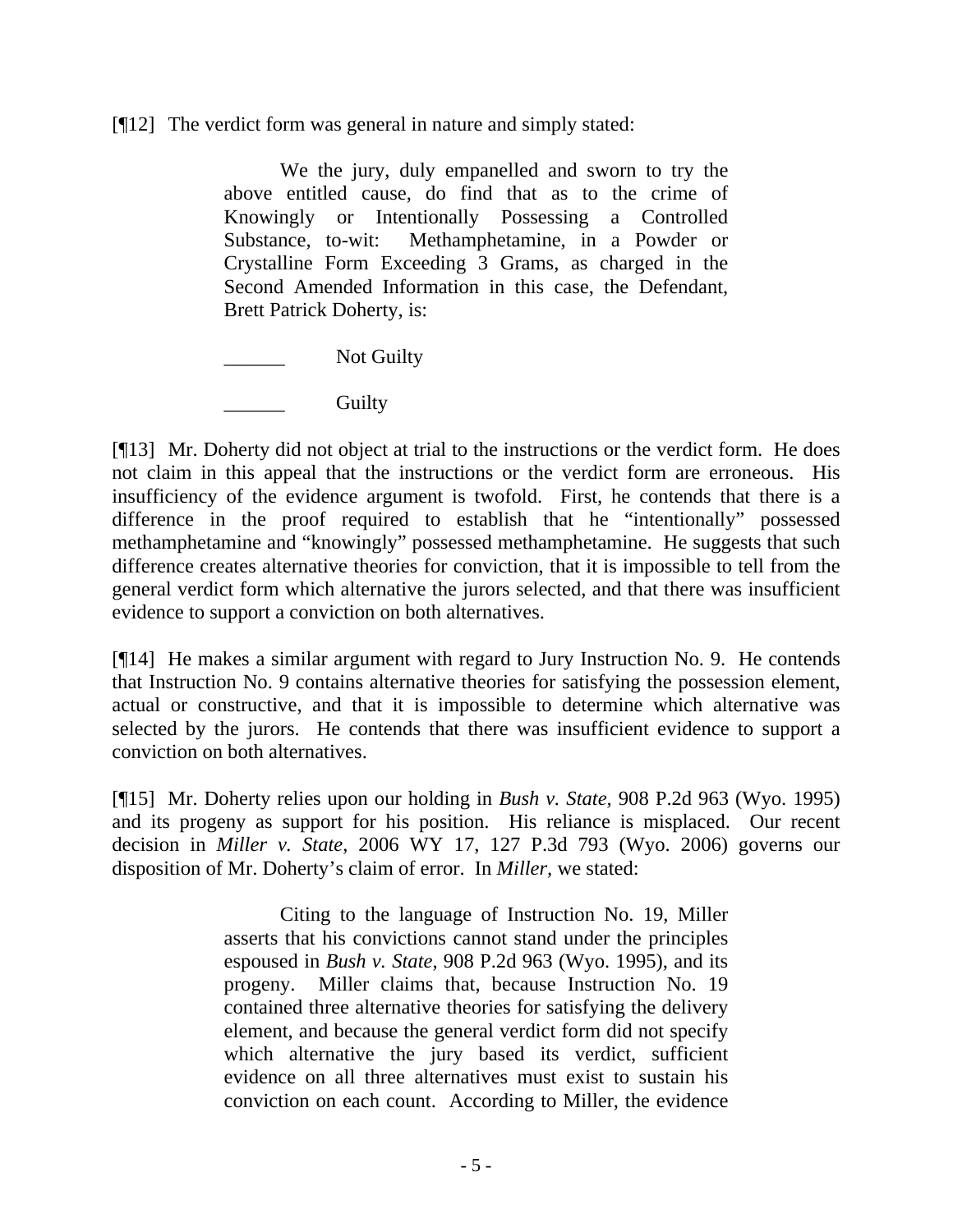supports a finding of an "actual" delivery of methamphetamine to Justin on the dates in question, but fails to show a "constructive" or "attempted" delivery. Miller contends that the absence of evidence proving a "constructive" or "attempted" delivery mandates reversal of his convictions. Miller misreads the holding of those cases.

In the *Bush* line of cases, we held that when a crime may be committed in alternative ways, and the jury is instructed on each alternative and returns a general verdict of guilt, the verdict must be set aside unless sufficient evidence exists to support a finding of guilt as to each alternative. *Bush*, 908 P.2d at 966-67; *Urbigkit v. State*, 2003 WY 57, ¶ 42, 67 P.3d 1207, 1224 (Wyo. 2003); *May v. State*, 2003 WY 14, ¶ 13, 62 P.3d 574, 579 (Wyo. 2003); *Tanner v. State*, 2002 WY 170, ¶ 8, 57 P.3d 1242, 1244 (Wyo. 2002); *King v. State*, 2002 WY 27, ¶ 24, 40 P.3d 700, 706 (Wyo. 2002). The holding of those cases pertain[s] to elements instructions which quote directly from a criminal statute containing alternative grounds for conviction of the crime charged. For example, *Bush* and *Tanner* concerned Wyoming's burglary statute, Wyo. Stat. Ann. § 6-3-301(a) (LexisNexis 2005). In each case, the jury was instructed that it could find the defendant guilty of the crime of burglary if the evidence showed he entered a building without authority with the intent to commit larceny or the intent to commit a felony. Because the evidence was not sufficient to show entry with the intent to commit both larceny and a felony, we reversed the burglary conviction in each case.

The problem that existed in *Bush* and the other cases, however, does not exist in this case. Here, the elements instruction given to the jury on the charged offense did not contain alternative elements upon which Miller's convictions could be based. Miller's jury was only required to determine if the evidence proved Miller delivered a controlled substance to Justin Miller, nothing more. Instruction No. 19 merely defined the term "deliver" and did not have the effect of charging an alternative ground for conviction. *Bush* and its progeny simply are inapplicable to the definitional instruction given in this case.

*Id.*,  $\P$  24-26 (footnote omitted).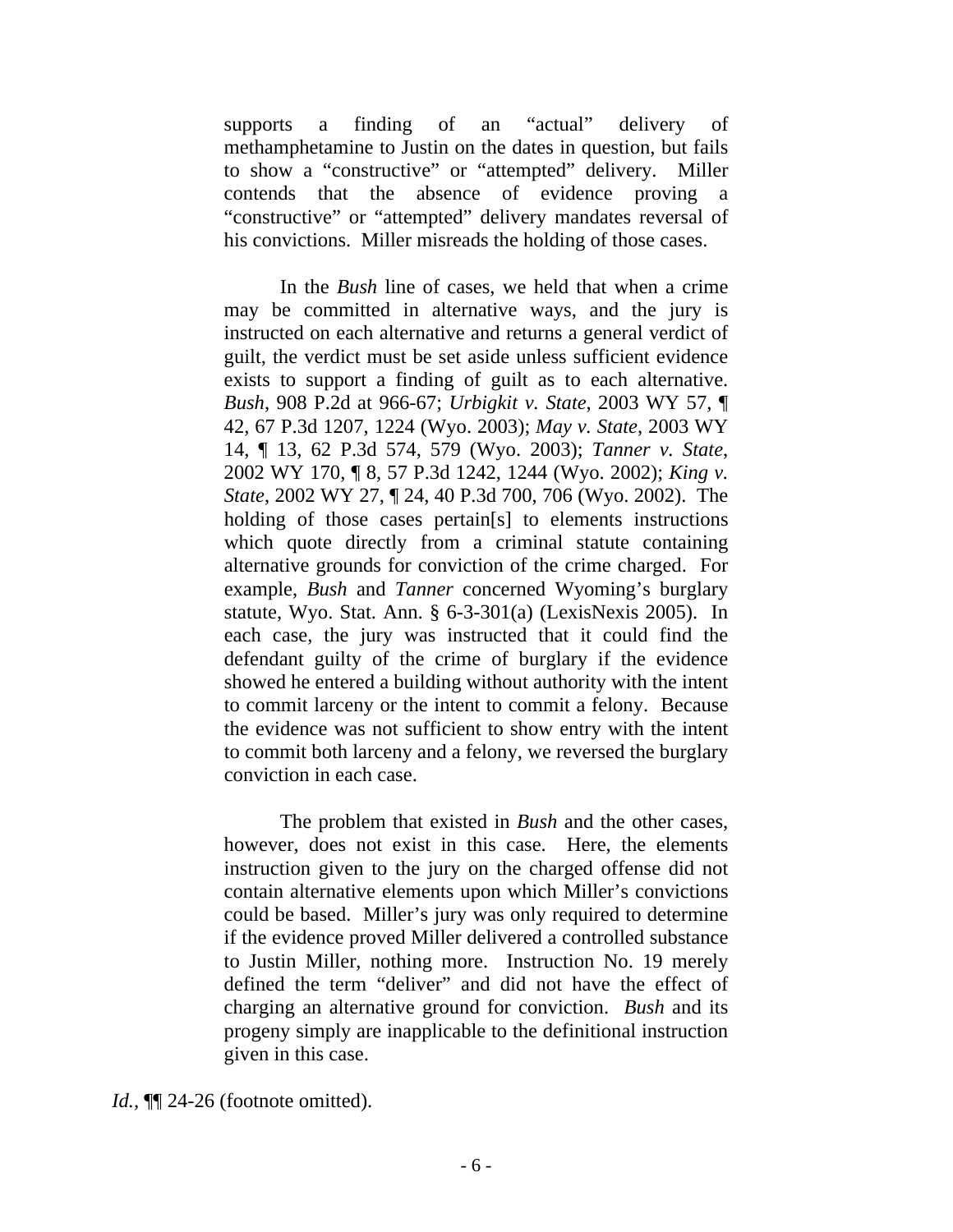[¶16] We find in this case, as we did in *Miller,* that the problem identified in *Bush* is not present. The elements instruction did not contain alternative elements upon which Mr. Doherty's conviction could be based. The term "knowingly or intentionally" as defined by Jury Instruction No. 8, required the jury to find that Mr. Doherty possessed a controlled substance "voluntarily and purposely not accidentally, because of mistake or for some other innocent reason." Jury Instruction No. 9 merely defined the word possession. Pursuant to the instruction, possession could be "actual" or "constructive." Either would suffice to constitute possession. The use of the terms "actual" and "constructive" did not "have the effect of charging an alternative ground for conviction." *Miller,* ¶ 26.

[¶17] Our review of the record reveals sufficient evidence from which the jury could have found beyond a reasonable doubt that Mr. Doherty possessed a controlled substance as charged. Methamphetamine was discovered inches away from Mr. Doherty after he made several unusual movements with his leg. The baggie containing the methamphetamine was warm to the touch. Mr. Doherty was under arrest and was aware he would be taken to jail giving him motive to dispose of the substance. Reasonable inferences from this evidence support the jury's verdict.

# *Prosecutorial Misconduct*

[¶18] For his next claim of error, Mr. Doherty asserts prosecutorial misconduct occurred during closing arguments because the State: (1) argued facts not in evidence; (2) implied that Mr. Doherty was a liar; (3) misstated the law and impermissibly shifted the burden to Mr. Doherty to prove his innocence; and (4) improperly testified to an ultimate fact. No objection was made to the State's closing argument at trial.

> The general rule in Wyoming is that a failure to interpose a timely objection to improper argument is treated as a waiver, unless the prosecutor's misconduct is so flagrant as to constitute plain error, requiring reversal. A plain error analysis requires the appellant to demonstrate the violation of a clear and unequivocal rule of law, clearly reflected in the record, resulting in the abridgment of a substantial right of the party to his material prejudice. We are reluctant to find plain error in closing arguments "lest the trial court becomes required to control argument because opposing counsel does not object."

*Helm v. State*[, 1 P.3d 635, 639 \(Wyo. 2000\)](http://www.lexis.com/research/xlink?app=00075&view=full&searchtype=get&search=1+P.3d+639) (internal citations omitted). We measure the propriety of closing arguments in the context of the entire argument and compare them with the evidence produced at trial. *Wilks* v. State, 2002 WY 100, ¶ 26, 49 P.3d 975, 986 (Wyo. 2002). "[U]nless a reasonable probability exits, absent the error, that the appellant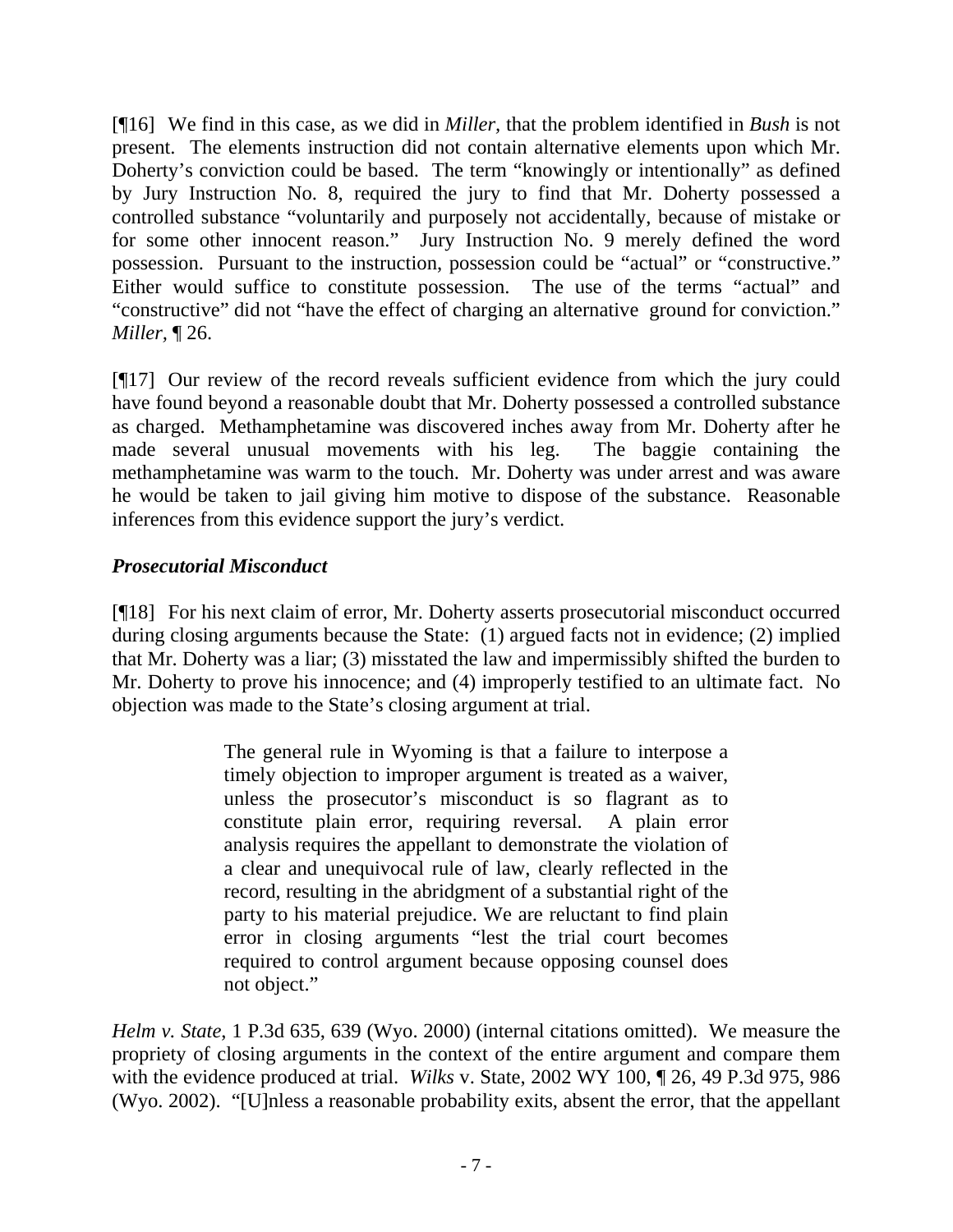may have enjoyed a more favorable verdict," we will not reverse the conviction. *Mazurek v. State*, 10 P.3d 531, 542 (Wyo. 2000).

[¶19] First, Mr. Doherty asserts that the State impermissibly argued facts not in evidence during closing argument. He cites to the following portion of the State's closing in support of his claim:

> People who crave methamphetamine do not go around throwing \$400 bags of methamphetamine into the alleys behind Subway. . . .

> Folks, when methamphetamine becomes part of your life, it becomes your life. There is nothing you will not say or do. Counsel can say, well, it wasn't found on his person. Folks, if the methamphetamine had been found in his shirt pocket, the defendant would have come in here and said, you know, I borrowed that shirt from somebody. I mistakenly picked it up at the park after throwing a Frisbee; . . .

> It doesn't matter, ladies and gentlemen. There is no tale that is too tall to tell. There is no person too sacred to lie to or about if methamphetamine has become part of your life. There is no person or possession you will not sacrifice in order to protect yourself and your drugs even if it means taking the stand and lying to 12 jurors of your peers.

[¶20] We agree with Mr. Doherty that no evidence was introduced at trial concerning the general habits and characteristics of methamphetamine users. Although wide latitude is allowed in discussing inferences to be drawn from the evidence, prosecutors must limit their closing arguments to commenting on the evidence. *Condra v. State*[, 2004 WY 131,](http://www.lexis.com/research/xlink?app=00075&view=full&searchtype=get&search=2004+WY+131)  [¶ 22, 100 P.3d 386, 392 \(Wyo. 2004\).](http://www.lexis.com/research/xlink?app=00075&view=full&searchtype=get&search=2004+WY+131) While we find the prosecutor's comments troubling, they are not sufficient by themselves to warrant reversal. Even if the comments were improper, Mr. Doherty must also establish that he was materially prejudiced by the error. He has failed to do so.

[¶21] The record reflects that defense counsel endeavored to utilize the prosecutor's comments to the advantage of Mr. Doherty. During closing argument, defense counsel stated:

> And [prosecutor] wants you to believe that these people have methamphetamine, they're going to do anything they can possibly to keep it until the last possible moment. They live for it. They're going to hide it. Well, that may be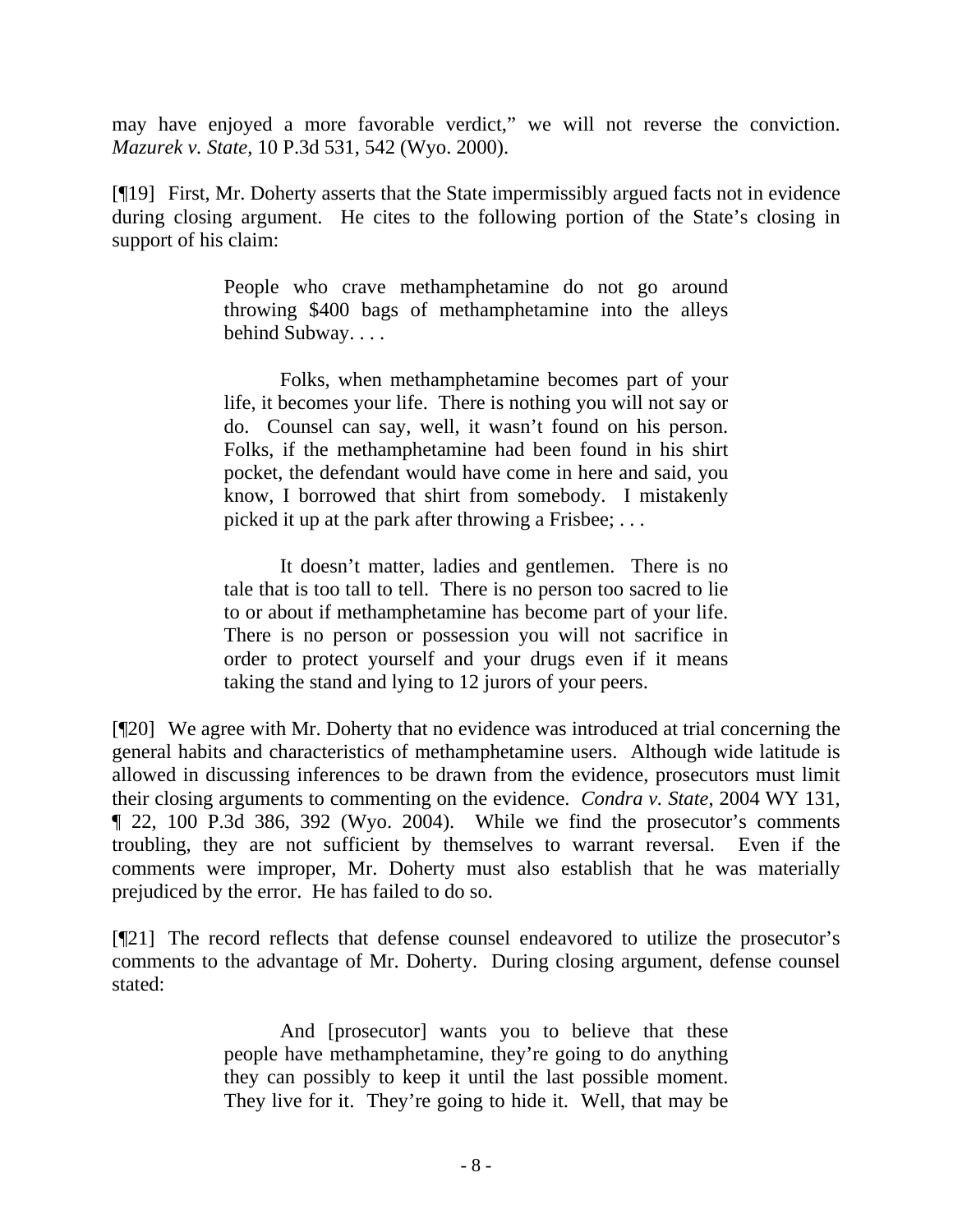true, I don't know, but let's take that a little bit further. If that is true and he's out there pounding on the podium saying that's what's going to happen, ask yourself this. Mr. Doherty is in Subway. The officer comes in. He sees Deputy Hotard wants to talk to his friends. The light should go on if he's got methamphetamine in his pocket, uh-oh.

Deputy Hotard walks out of the building leaving Mr. Doherty alone in there with Mr. Wolfe. What do we know? We know Mr. Doherty goes to the vehicle. Common sense should tell you, well, if he's so worried about getting rid of it, what a great place to get rid of it. Deputy Hotard is not paying any attention to him. He could have left it in the car. They want you to believe that he just keeps it on him and heads back out there.

 Well, what else do we know? He's in the restroom when Rusty Wolfe comes and knocks on the door. Doesn't say, Hey, Joe Bob wants to talk to you out here; he says, the cop wants to talk to you. Well, holy cow, a cop wants to talk to me; I've got meth on me. What a great place to leave it, in the bathroom. I'll come back for it. Common sense will tell you he would have left it there.

In light of Mr. Doherty's failure to object to the statements and defense counsel's efforts, as a trial tactic, to utilize such comments to benefit Mr. Doherty, we are unable to find any prejudice to Mr. Doherty and therefore reject Mr. Doherty's claim of plain error.

[¶22] We must also reject Mr. Doherty's remaining allegations of prosecutorial misconduct. Mr. Doherty has failed to properly cite to the record in his argument to enable us to identify the offending prosecutorial statements. W.R.A.P. 7.01(f)(1); *Bhutto v. State*, 2005 WY 78, ¶ 44, 114 P. 3d 1252, 1268 (Wyo. 2005) (discussing the lack of detailed analysis of particular facts alleged to be prejudicial). To the extent that we are able to glean the basis of Mr. Doherty's contention, we are unable to find a violation of a clear and unequivocal rule of law or prejudice to Mr. Doherty. For example, Mr. Doherty contends that it was error for the prosecutor to refer to him as a "liar." We have previously recognized that such a reference does not constitute plain error when the evidence supports a reasonable inference:

> We have previously analyzed similar statements. In *Barnes v. State*[, 642 P.2d 1263, 1265-66 \(Wyo. 1982\),](http://www.lexis.com/research/buttonTFLink?_m=f6ea956233b2dd2621bb8cbfd2f473d1&_xfercite=%3ccite%20cc%3d%22USA%22%3e%3c%21%5bCDATA%5b12%20P.3d%201057%5d%5d%3e%3c%2fcite%3e&_butType=3&_butStat=2&_butNum=24&_butInline=1&_butinfo=%3ccite%20cc%3d%22USA%22%3e%3c%21%5bCDATA%5b642%20P.2d%201263%2cat%201265%5d%5d%3e%3c%2fcite%3e&_fmtstr=FULL&docnum=1&_startdoc=1&wchp=dGLbVlz-zSkAB&_md5=7e7bcab7265076e653d1c6384eaecf6f) we said "calling a defendant a thief and a liar may not be in good taste" but, when the evidence supports a reasonable inference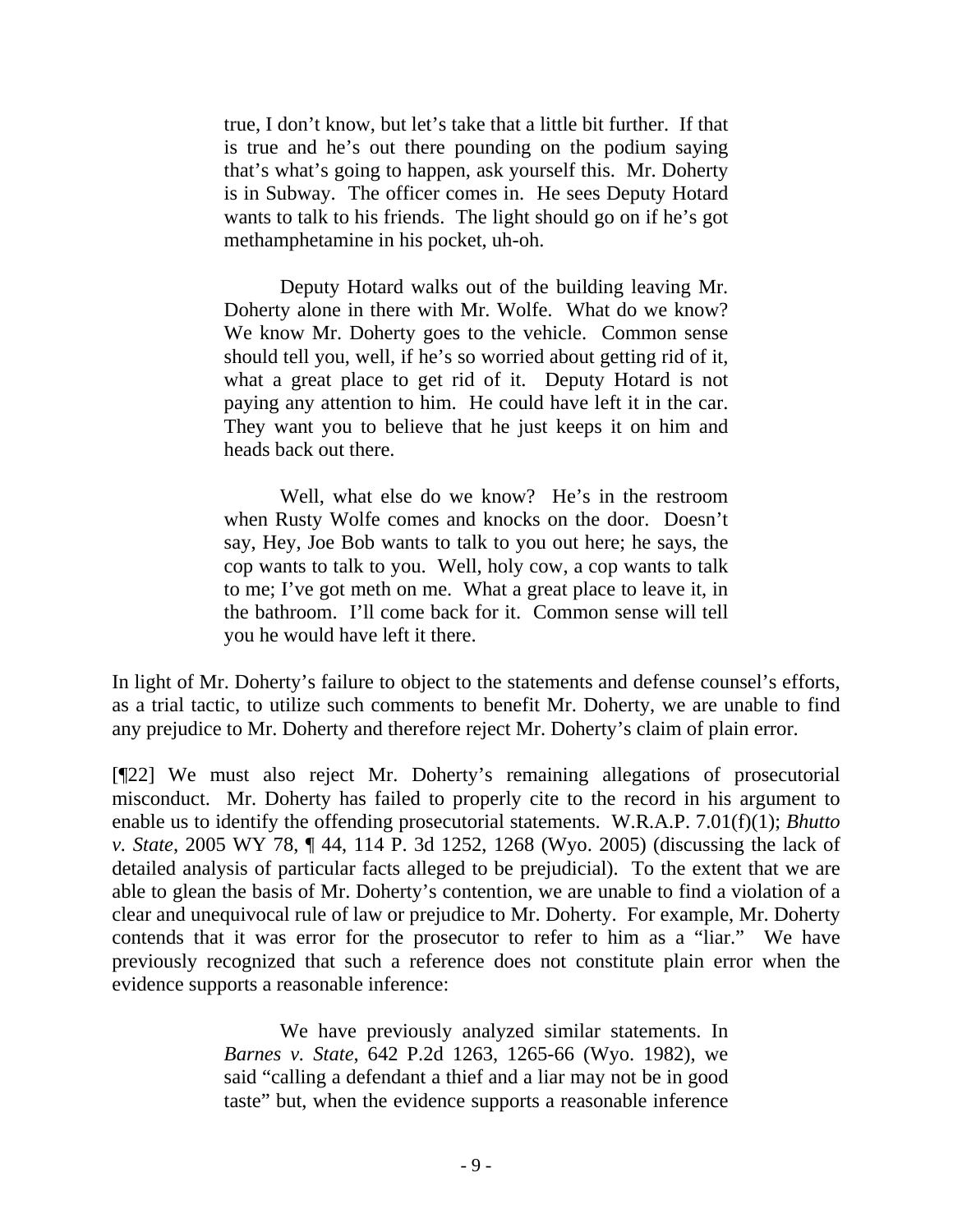that such is in fact the case, it does not constitute reversible error to argue the question. In *[Tennant v. State](http://www.lexis.com/research/buttonTFLink?_m=f6ea956233b2dd2621bb8cbfd2f473d1&_xfercite=%3ccite%20cc%3d%22USA%22%3e%3c%21%5bCDATA%5b12%20P.3d%201057%5d%5d%3e%3c%2fcite%3e&_butType=3&_butStat=2&_butNum=25&_butInline=1&_butinfo=%3ccite%20cc%3d%22USA%22%3e%3c%21%5bCDATA%5b786%20P.2d%20339%5d%5d%3e%3c%2fcite%3e&_fmtstr=FULL&docnum=1&_startdoc=1&wchp=dGLbVlz-zSkAB&_md5=1a11da1ee2167acacf31c67f385e7ab5)*, 786 P.2d 339 [\(Wyo. 1990\),](http://www.lexis.com/research/buttonTFLink?_m=f6ea956233b2dd2621bb8cbfd2f473d1&_xfercite=%3ccite%20cc%3d%22USA%22%3e%3c%21%5bCDATA%5b12%20P.3d%201057%5d%5d%3e%3c%2fcite%3e&_butType=3&_butStat=2&_butNum=25&_butInline=1&_butinfo=%3ccite%20cc%3d%22USA%22%3e%3c%21%5bCDATA%5b786%20P.2d%20339%5d%5d%3e%3c%2fcite%3e&_fmtstr=FULL&docnum=1&_startdoc=1&wchp=dGLbVlz-zSkAB&_md5=1a11da1ee2167acacf31c67f385e7ab5) we considered a prosecutor's reference to a defendant as a leech, bloodsucker, and predator on society and the prosecutor's suggestion that perhaps next time the defendant could choose crippled children as his victims. We concluded that, although the prosecutor's remarks were unprofessional, they did not fit within the kind of statements this Court has deemed prosecutorial misconduct under the plain error analysis. [786 P.2d at 346.](http://www.lexis.com/research/buttonTFLink?_m=f6ea956233b2dd2621bb8cbfd2f473d1&_xfercite=%3ccite%20cc%3d%22USA%22%3e%3c%21%5bCDATA%5b12%20P.3d%201057%5d%5d%3e%3c%2fcite%3e&_butType=3&_butStat=2&_butNum=26&_butInline=1&_butinfo=%3ccite%20cc%3d%22USA%22%3e%3c%21%5bCDATA%5b786%20P.2d%20339%2cat%20346%5d%5d%3e%3c%2fcite%3e&_fmtstr=FULL&docnum=1&_startdoc=1&wchp=dGLbVlz-zSkAB&_md5=9e27e65eee2dc53b2ea494013fec5642)

After reviewing the prosecutor's closing argument, we conclude his remarks were made to highlight the way Lane's statements changed over the course of his several interviews with the police and to emphasize the fact that the physical evidence was not consistent with Lane's version of the events. Although the prosecutor's repeated labeling of Lane as a liar might have been in bad taste, the evidence supported the reasonable inference that such was the case. The references, therefore, did not rise to the level of plain error.

*Lane v. State,* 12 P.3d 1057, 1064 (Wyo. 2000). On cross-examination, Mr. Doherty admitted that he lied to Deputy Hotard concerning his outstanding warrant. This admission is sufficient to justify the State's comment. Additionally, the evidence adduced at trial shows the methamphetamine was discovered inches away from Mr. Doherty after he made several unusual movements with his leg. The baggie containing the methamphetamine was warm to the touch. Mr. Doherty testified that the methamphetamine was not his. The State is permitted to emphasize the fact that the physical evidence is inconsistent with the defendant's version of the events. *See, e.g., Lane*, 12 P.3d at 1064.

[¶23] Mr. Doherty has failed to provide record support for his other contentions regarding prosecutorial misconduct that would establish that the prosecution misstated the law, shifted the burden of proof to Mr. Doherty, or improperly testified to an ultimate fact. He has also failed to establish prejudice associated with such allegations. Merely asserting prejudice without a proper showing is not enough to meet the plain error standard. *Bhutto*, ¶ 44 (holding that bald assertions, in lieu of factual presentation from the record, are not enough to show prejudice).

## *Motion for New Trial*

[¶24] Decisions to grant or deny a motion for new trial are reviewed under our abuse of discretion standard. *Burton v. State*, 2002 WY 71, ¶ 12, 46 P.3d 309, 313 (Wyo. 2002).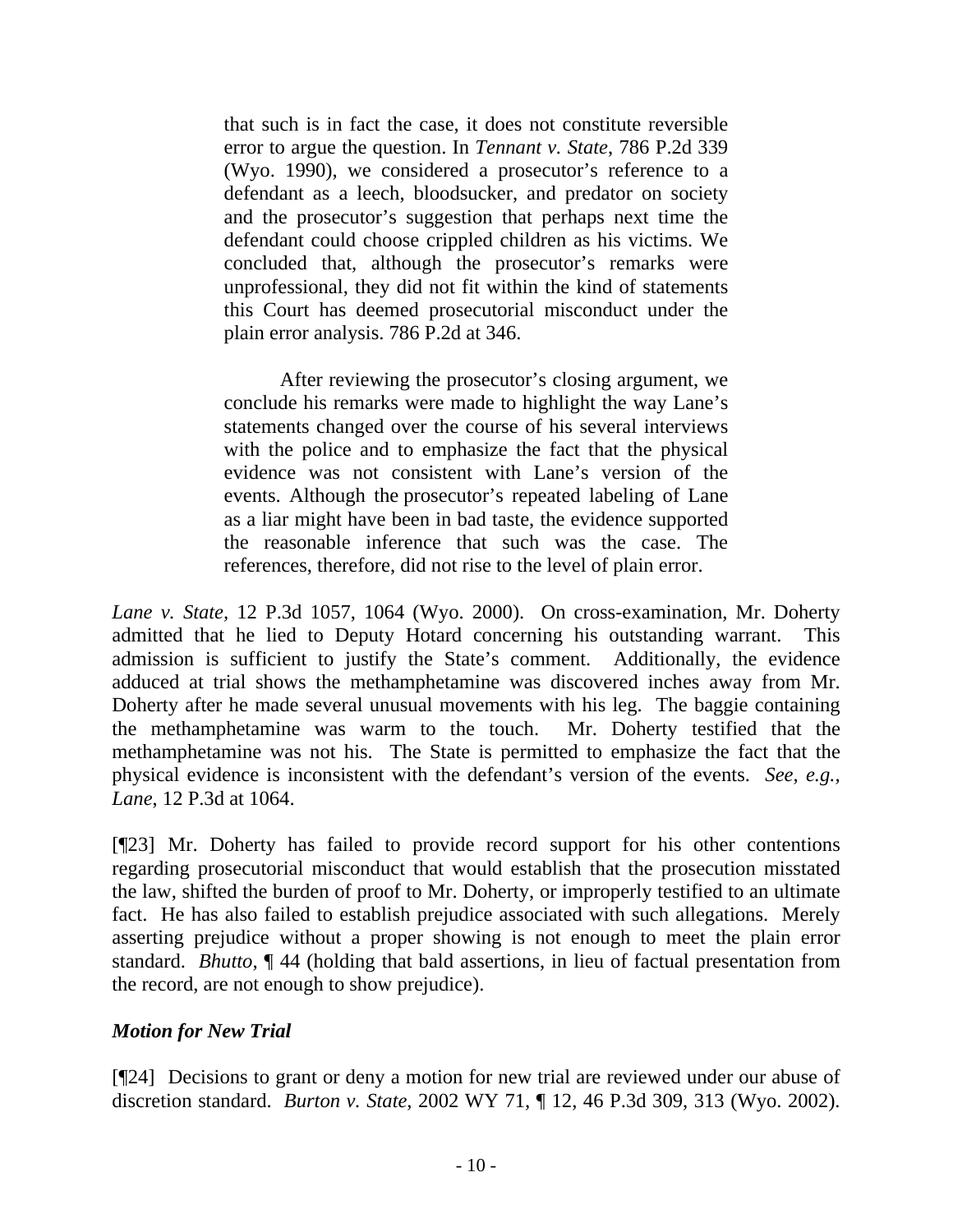"Judicial discretion is a composite of many things, among which are conclusions drawn from objective criteria; it means a sound judgment exercised with regard to what is right under the circumstances and without doing so arbitrarily or capriciously." *Martin v. State*, 720 P.2d 894, 897 (Wyo. 1986).

[¶25] Mr. Doherty contends that the district court abused its discretion in denying his motion for a new trial. He claims that the State elicited improper W.R.E.  $404(b)^1$  $404(b)^1$ testimony from Mr. Doherty concerning his prior contacts with law enforcement:

> [PROSECUTOR]: And I think you told us on direct that you knew you did have outstanding warrants?

[MR. DOHERTY]: Yes.

[PROSECUTOR]: It really wasn't a *might*, you knew you had an outstanding warrant?

[MR. DOHERTY]: Yes.

[PROSECUTOR]: And that's why you wanted to throw your ice cream cone away?

[MR. DOHERTY]: Yes.

[PROSECUTOR]: I think you said because you knew you were going to jail?

[MR. DOHERTY]: Yes.

[PROSECUTOR]: So your contact with Mr. Hotard was not the first time that you had had any contact with a law enforcement officer, was it?

[MR. DOHERTY]: No.

 $\overline{a}$ 

<span id="page-11-0"></span> $1$  W.R.E. 404(b) provides:

Evidence of other crimes, wrongs, or acts is not admissible to prove the character of a person in order to show that he acted in conformity therewith. It may, however, be admissible for other purposes, such as proof of motive, opportunity, intent, preparation, plan, knowledge, identity, or absence of mistake or accident.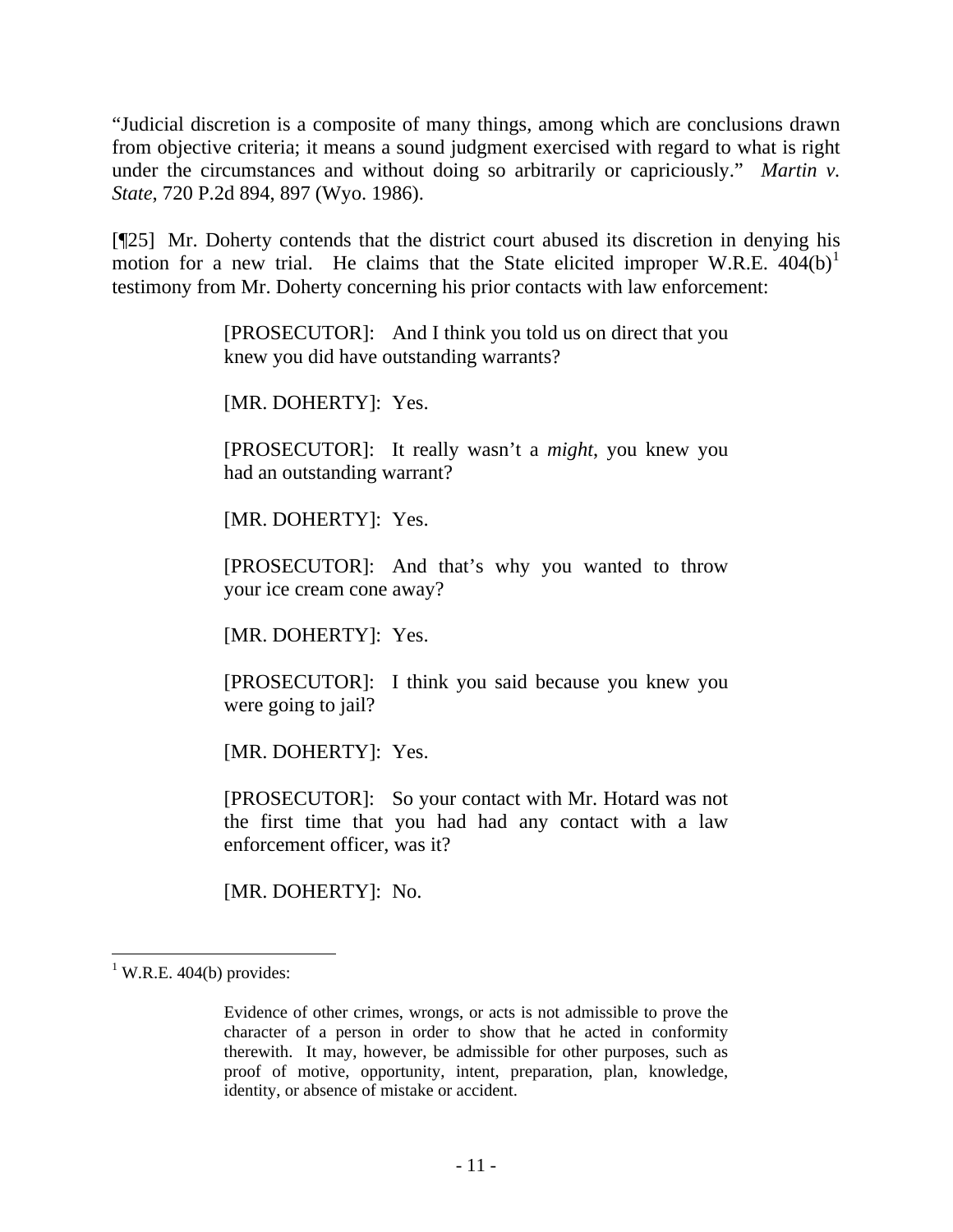## [DEFENSE]: Your Honor, I'm going to object at this point. Can we approach?

(Emphasis in original.) In response to the objection, the State explained that it was attempting to prove Mr. Doherty's familiarity with law enforcement procedures in an effort to establish a motive for Mr. Doherty to dislodge the methamphetamine from his person. Defense counsel responded, stating that the questioning was getting "dangerously close" to inadmissible 404(b) evidence. The district court found the question to be improper, sustained the objection, and struck the answer from the record.

[¶26] Even if the questions were improper pursuant to W.R.E. 404(b), Mr. Doherty has failed to establish prejudice. On direct examination, Mr. Doherty testified that he knew he had an outstanding warrant and was going to jail. Mr. Doherty's testimony implies that he had prior contact with law enforcement. A similar question asked on crossexamination can hardly be said to have had a prejudicial effect.

[¶27] During the hearing on the motion for a new trial, the district court determined that no prejudice resulted from the State's question. The court stated:

> In the context of the entire trial, the prejudicial effect of this one fairly minor evidentiary matter in my opinion would have little or no effect. And to the extent that it may have had some effect, I do feel that the jury would have complied with the directions that were given I think in the preliminary jury instruction and then later in the instruction before the case was submitted to them, that from time to time there would be objections and there would be rulings that they would need to understand were within the province of the Court and that they were to disregard any evidence that was ordered . . . to be subject to objection and being stricken.

[¶28] A presumption exists that a limiting instruction can cure prejudice caused by references to prior bad acts. *Ramirez v. State*, 739 P.2d 1214, 1220 (Wyo. 1987). The district court gave Instruction Nos. 2 and 4, both of which instructed the jury to disregard any evidence that was ordered to be stricken. We presume that the jury followed the instructions. *Miller*, ¶ 18. The trial judge was satisfied that no prejudice resulted and we will not second guess that determination on appeal. *Ramirez*, 739 P.2d at 1220. We find no abuse of discretion in the district court's denial of the motion for new trial.

# *Sentencing Hearing*

[¶29] In his final issue, Mr. Doherty contends that he was denied a fair sentencing hearing. Mr. Doherty was convicted of felony possession of a controlled substance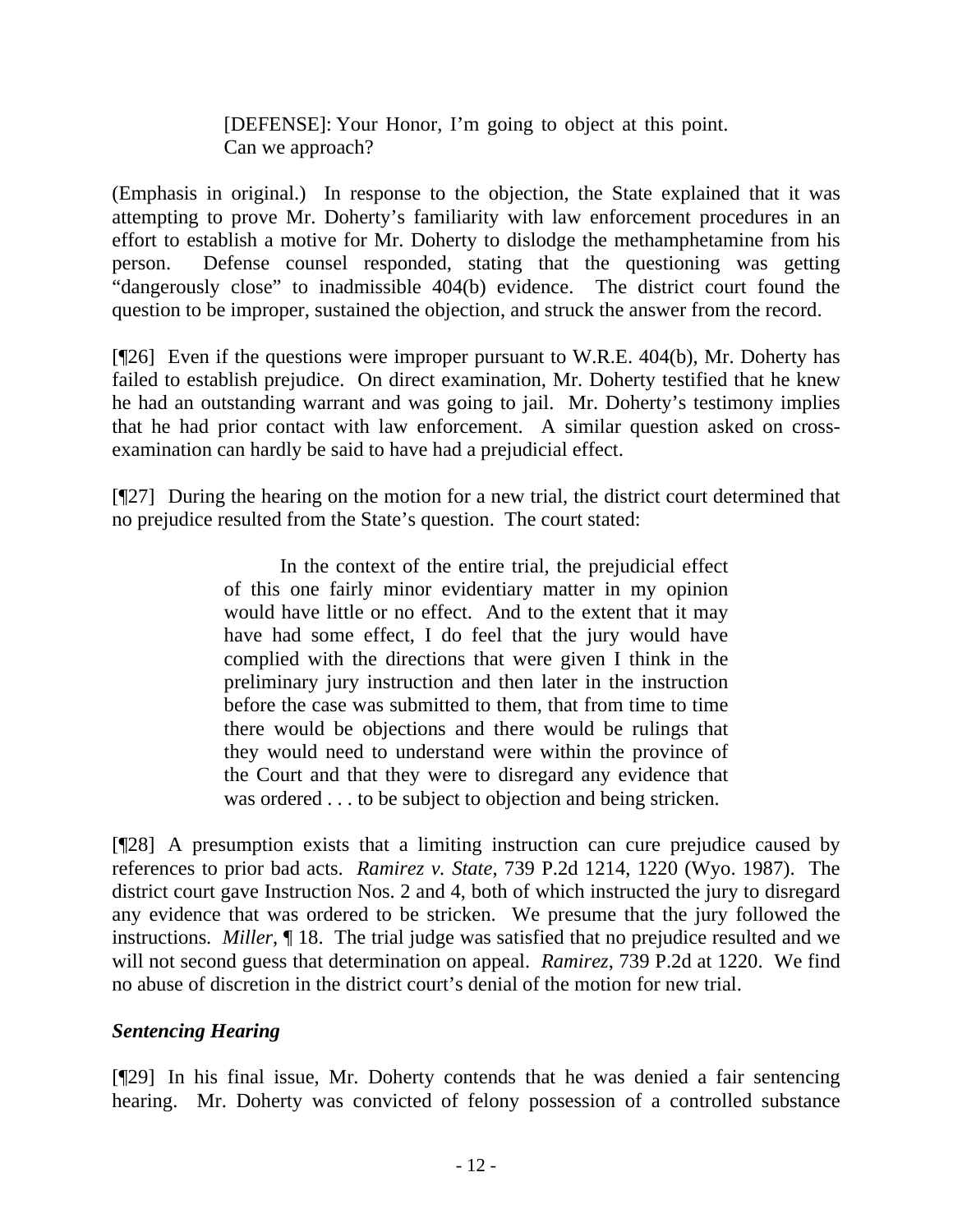which carries a maximum sentence of seven years. Wyo. Stat. Ann. § 35-7-1031(c)(ii) (LexisNexis 2003). He was sentenced to a suspended term of 36 to 72 months in the Wyoming State Penitentiary conditioned upon successful completion of supervised probation and residency at Adult Community Corrections. Mr. Doherty acknowledges that his sentence was well below the statutory maximum and that his sentence could have been less favorable. Nevertheless, he argues that both the writer of the presentence investigation (PSI) report and the prosecutor made unnecessary comments and remarks impugning his character. He claims that these remarks were so unwarranted and unprofessional that they tainted his sentencing.

[¶30] We review sentencing decisions under our abuse of discretion standard:

"Sentencing decisions are normally within the discretion of the trial court. A sentence will not be disturbed because of sentencing procedures unless the defendant can show an abuse of discretion, procedural conduct prejudicial to him, and circumstances which manifest inherent unfairness and injustice, or conduct which offends the public sense of fair play. An error warrants reversal only when it is prejudicial and it affects an appellant's substantial rights. The party who is appealing bears the burden to establish that an error was prejudicial."

*Bitz v. State*, 2003 WY 140, ¶ 7, 78 P.3d 257, 259 (Wyo. 2003) (internal citations and quotation marks omitted). Mr. Doherty relies upon the principle that, in sentencing, due process provides a right to be sentenced only on accurate information. *Manes v. State*, 2004 WY 70, ¶ 9, 92 P.3d 289, 292 (Wyo. 2004). To demonstrate a violation of this right, he must show a "manifest injustice from the inclusion of the statements" and he must "demonstrate that the trial court relied upon the statements in sentencing" him. *Mehring v. State,* 860 P.2d 1101, 1117 (Wyo. 1993).

[¶31] First, Mr. Doherty claims that the PSI writer improperly accused him of lying to the evaluator who performed the Addiction Severity Index (ASI) assessment.<sup>[2](#page-13-0)</sup> The writer suggested that Mr. Doherty "obtain a new substance abuse evaluation due to his dishonesty during the . . . first assessment, and the evaluator should be provided with the Defendant's accurate substance abuse history prior to the interview." Defense counsel objected during the sentencing hearing:

<span id="page-13-0"></span> $\overline{a}$  $2^{2}$  As a convicted felon, Mr. Doherty was required to receive a substance abuse assessment pursuant to the Addicted Offender Accountability Act. Wyo. Stat. Ann. § 7-13-1302 (LexisNexis 2003). A substance abuse assessment "means an evaluation conducted by a qualified person using practices and procedures approved by the department of health to determine whether a person has a need for alcohol or other drug treatment and the level of treatment services required to treat that person[.]" Wyo. Stat. Ann. § 7-13- 1301(a)(v) (LexisNexis 2003).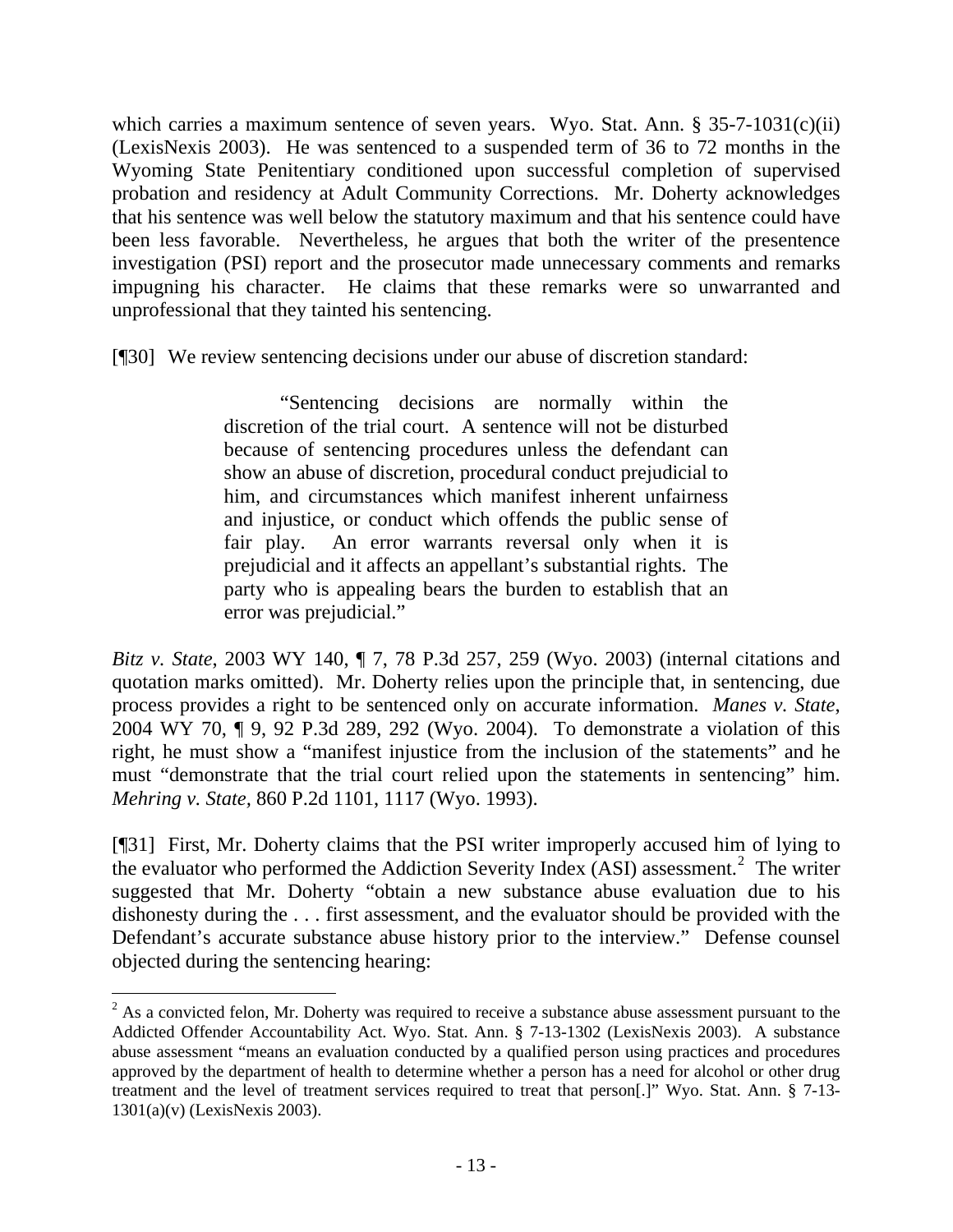[The writer] in her recommendation section basically accuses Mr. Doherty of lying to the substance abuse provider who did the ASI. These have been a problem in my opinion where we get the information in the ASI, and then apparently the PSI writer gets other information and then makes a judgment call that the person is lying.

I don't know that under 7-13-1301 anything other than whether there's a need for treatment and a level of treatment services required should be contained in the PSI instead of all of the other information that the ASI contains. Basically what I'm saying is the recommendation of the PSI should be whether there's a need and what that need is. The other information in my opinion is confidential and is not needed for the Court to consider that. And so that would be my comment on that, Your Honor.

COURT: Okay. Your comment is concerning, and I will consider your argument and point of view on that matter.

[¶32] Second, Mr. Doherty claims that the prosecutor's argument was improper. At the time of sentencing, Mr. Doherty also had a misdemeanor possession charge pending. The prosecutor referred to the PSI writer's comments and Mr. Doherty's criminal history, including the pending charge:

> One of the things that I've, I think, consistently argued to this Court when we consider a defendant's chances for consideration of supervised probation is the acceptance of responsibility. Without owning up to a problem, you're never going to solve the problem. . . . And Mr. Doherty has never owned up to this problem.

> Even in the PSI, Your Honor, he still maintains that the deputy just happened to put him – place him that night somewhere where somebody had dropped five grams, \$4- or \$500 worth of methamphetamine right below his leg. The jury rejected that, Your Honor. The jury found beyond a reasonable doubt that that defense didn't work. It didn't add up. It wasn't plausible. And yet even to this day, Your Honor, Mr. Doherty is still maintaining that position.

> . . . So Mr. Doherty has never owned up to his criminal behavior.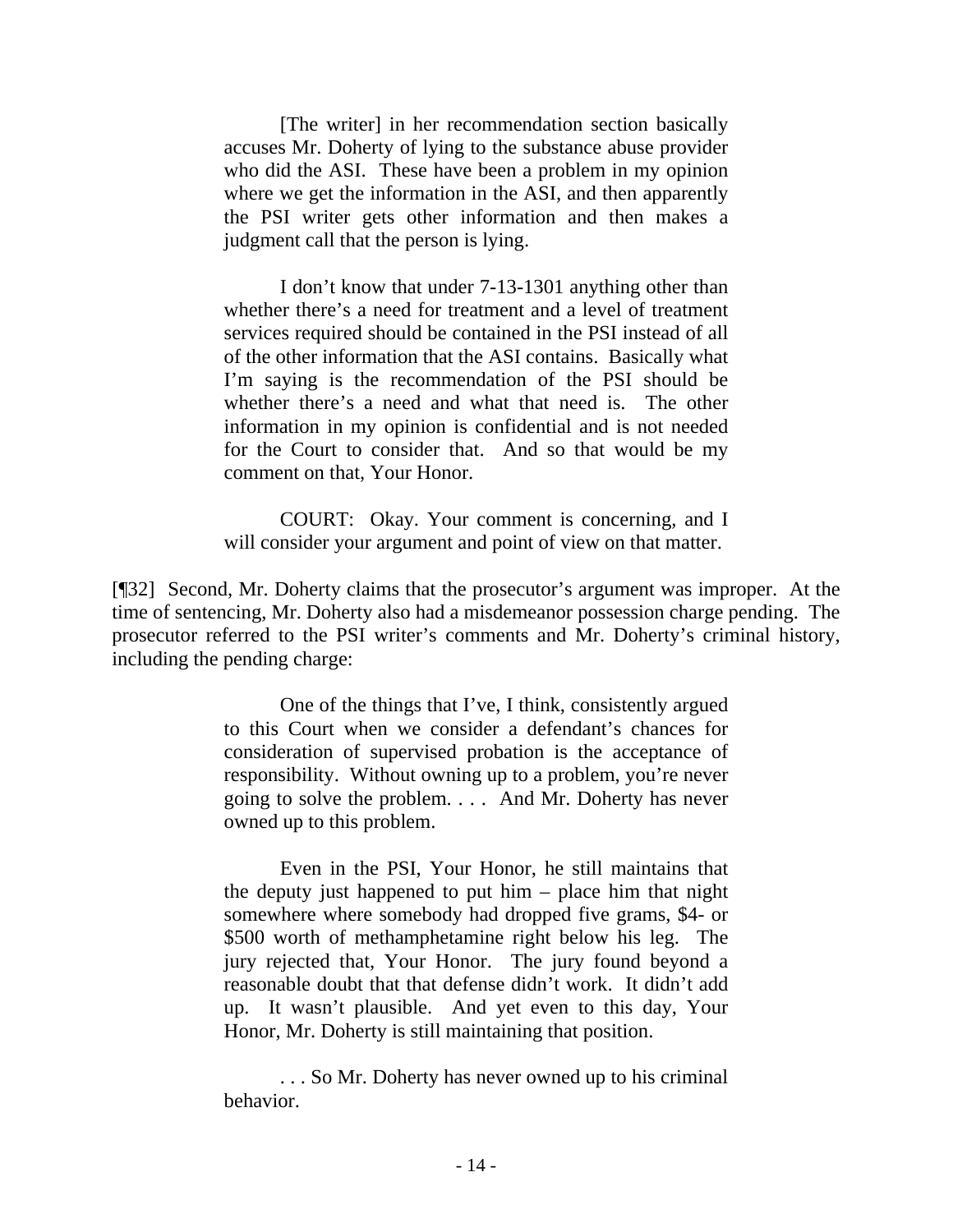And I think the point that the probation – that the PSI writer is trying to make is that he really doesn't own up in his report to the ASI writer as to his involvement with controlled substances. In fact, although the ASI writer states on page 7 that this is based on information provided by the client and then at the bottom of that same page, she reaches the conclusion that Brett has no significant substance abuse problem at this time even though as [the PSI writer] points out, he has two prior convictions for controlled substances plus this one, plus another one that's pending.

Whose responsibility was that to bring to the ASI writer? It was Mr. Doherty. But he doesn't own up to that problem either, Your Honor. He doesn't accept the responsibility for his criminality, and he doesn't accept the fact that he apparently has a problem with controlled substances.

Your Honor, the State recommends that he be sentenced to the Wyoming State Penitentiary for a period of 30 to 60 months. This is an ongoing problem with Mr. Doherty. And the fact that he shows no remorse, no acceptance of responsibility demonstrates that there really is very little hope that he is going to successfully complete probation.

Mr. Doherty claims it was error for the prosecutor to argue that he failed to take responsibility. Specifically, he challenges the reference to the pending charge, claiming that he pled not guilty pursuant to his constitutional right and that no negative connotation should be attributed to an unproven and contested charge. Additionally, he implies that the prosecutor's argument only emphasized the problematic portions of the PSI to which he had objected.

[¶33] At the hearing, defense counsel argued for a term of probation and voiced no objection to the prosecutor's remarks, other than to characterize them as improper for suggesting that Mr. Doherty be punished for exercising his right to trial. Although the district court found both arguments persuasive, it ultimately rejected the State's recommendation for a prison sentence and the defense's request for straight probation.

> [COURT]: And I would say that as I see it, it's a real close call as to whether you're deserving of a sentence to the Wyoming State Penitentiary with a recommendation for a treatment program there. I think the opinion of the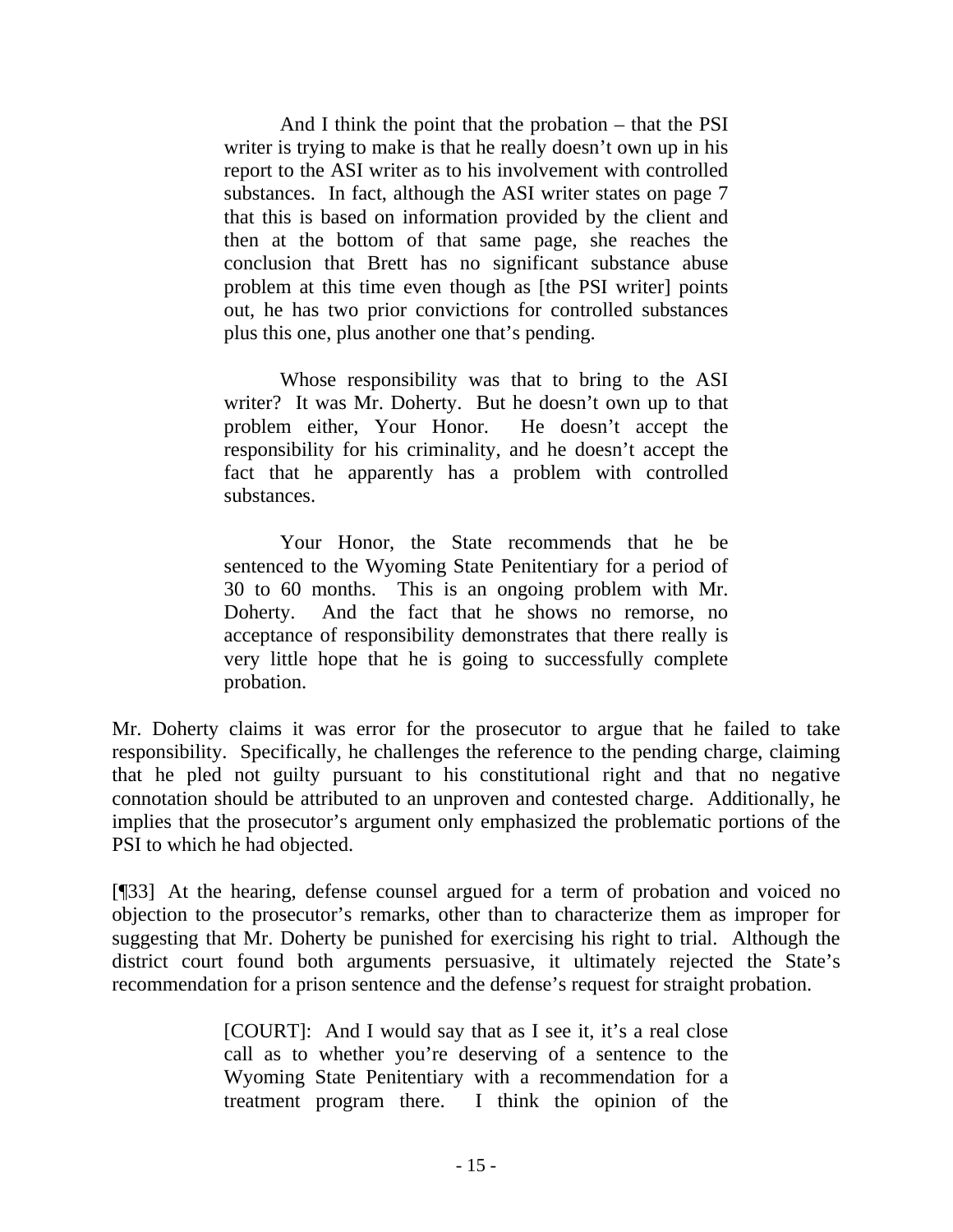Presentence Investigation writer as I see it is very thorough and is right on. And since this is a first felony offense, I'm basically going to adopt that recommendation for a suspended sentence and a probationary term with a requirement that you complete the ACC program.

[¶34] We conclude that Mr. Doherty was not deprived of a fair sentencing. The district court agreed to consider Mr. Doherty's point of view regarding the comments in the PSI concerning the ASI. Mr. Doherty has not demonstrated that the district court based its decision upon that portion of the report to which he objected. The writer's comment "merely summarized what was apparent elsewhere in the report and provided the rationale for the agent's sentencing recommendation." *Janssen v. State*, 2005 WY 123, ¶ 18, 120 P.3d 1006, 1011 (Wyo. 2005). Apart from the writer's evaluation, the criminal history, as documented in the PSI, supported the district court's conclusion that Mr. Doherty had "difficulties with substance abuse." Additionally, Mr. Doherty has failed to demonstrate that the PSI writer's criticism of the ASI assessment impacted the sentencing decision. The district court ordered the treatment recommended by the ASI evaluator participation in a Thinking Errors Class dealing with addiction. Contrary to the PSI recommendation, the Court did not order a supplemental ASI assessment.

[¶35] Additionally, Mr. Doherty has failed to demonstrate that the prosecutor's comments amounted to manifest injustice. He argues that only proven, documented offenses, i.e. convictions, should be admitted at sentencing. However, the district court is permitted to consider a defendant's criminal background and his character when exercising its discretion in imposing a sentence. *Mehring,* 860 P.2d at 1116. In evaluating character, it may consider a broad range of reports and information. *Id.* 

> In imposing sentence, the trial court is permitted to go beyond the record to consider the defendant's past conduct and activities including evidence of crimes for which charges were filed but no conviction resulted. The scope of inquiry may include the factual basis of dismissed charges as well as hearsay reports implicating the defendant in other crimes if such reports are deemed sufficiently reliable. Such evidence of prior criminal activity is highly relevant to the sentencing decision and may be considered by the court despite the fact that no prosecution or conviction may have resulted.

*Id.* at 1117 (internal citations and quotation marks omitted). The pending charge was pertinent to the district court's sentencing decision, and it was listed in the PSI. The prosecutor was allowed to refer to it. Had an objection been made, the charge and its factual basis could have been verified. Additionally, the prosecutor's remarks about needing to "own up" and "take responsibility" were fair arguments, given the evidence